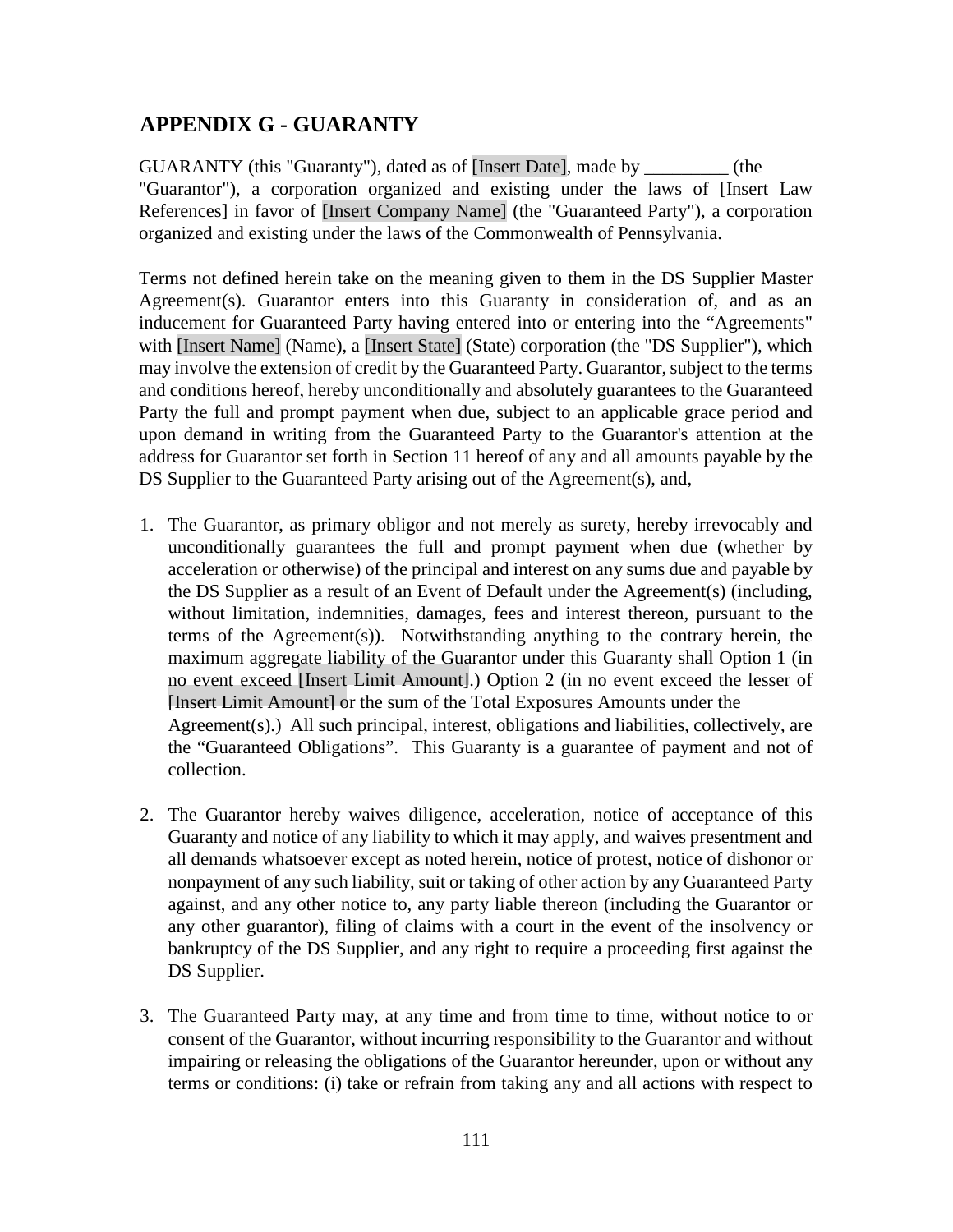the Guaranteed Obligations, any Document or any person (including the DS Supplier) that the Guaranteed Party determines in its sole discretion to be necessary or appropriate; (ii) take or refrain from taking any action of any kind in respect of any security for any Guaranteed Obligation(s) or liability of the DS Supplier to the Guaranteed Party; or (iii) compromise or subordinate any Guaranteed Obligation(s) or liability of the DS Supplier to the Guaranteed Party including any security for such Guaranteed Obligation(s) or liability of the DS Supplier to the Guaranteed Party.

- 4. Subject to the terms and conditions hereof, the obligations of the Guarantor under this Guaranty are absolute and unconditional and, without limiting the generality of the foregoing, shall not be released, discharged or otherwise affected by: (i) any extension, renewal, settlement, compromise, waiver, consent, discharge or release by the DS Supplier concerning any provision of the Agreement(s) in respect of any Guaranteed Obligations of the DS Supplier; (ii) the rendering of any judgment against the DS Supplier or any action to enforce the same; (iii) the existence, or extent of, any release, exchange, surrender, non-perfection or invalidity of any direct or indirect security for any of the Guaranteed Obligations; (iv) any modification, amendment, waiver, extension of or supplement to any of the Agreement(s) or the Guaranteed Obligations agreed to from time to time by the DS Supplier and the Guaranteed Party; (v) any change in the corporate existence (including its constitution, laws, rules, regulations or powers), structure or ownership of the DS Supplier or the Guarantor, or any insolvency, bankruptcy, reorganization or other similar proceedings affecting the DS Supplier or its assets, the Guarantor or any other guarantor of any of the Guaranteed Obligations; (vi) the existence of any claim, set-off or other rights which the Guarantor may have at any time against the DS Supplier, the Guaranteed Party or any other corporation or person, whether in connection herewith or in connection with any unrelated transaction; provided that nothing herein shall prevent the assertion of any such claim by separate suit or compulsory counterclaim; (vii) the invalidity, irregularity or unenforceability in whole or in part of the Agreement(s) or any Guaranteed Obligations or any instrument evidencing any Guaranteed Obligations or the absence of any action to enforce the same, or any provision of applicable law or regulation purporting to prohibit payment by the DS Supplier of amounts to be paid by it under the Agreement(s) or any of the Guaranteed Obligations; and (viii) except for a failure to comply with any applicable statute of limitations, any other act or omission to act or delay of any kind of the DS Supplier, any other guarantor, the Guaranteed Party or any other corporation or person or any other event, occurrence or circumstance whatsoever which might, but for the provisions of this paragraph, constitute a legal or equitable discharge of the Guarantor's obligations hereunder.
- 5. The Guarantor hereby irrevocably waives (a) any right of reimbursement or contribution, and (b) any right of salvage against the DS Supplier of any collateral security or guaranty or right of offset held by the Guaranteed Party.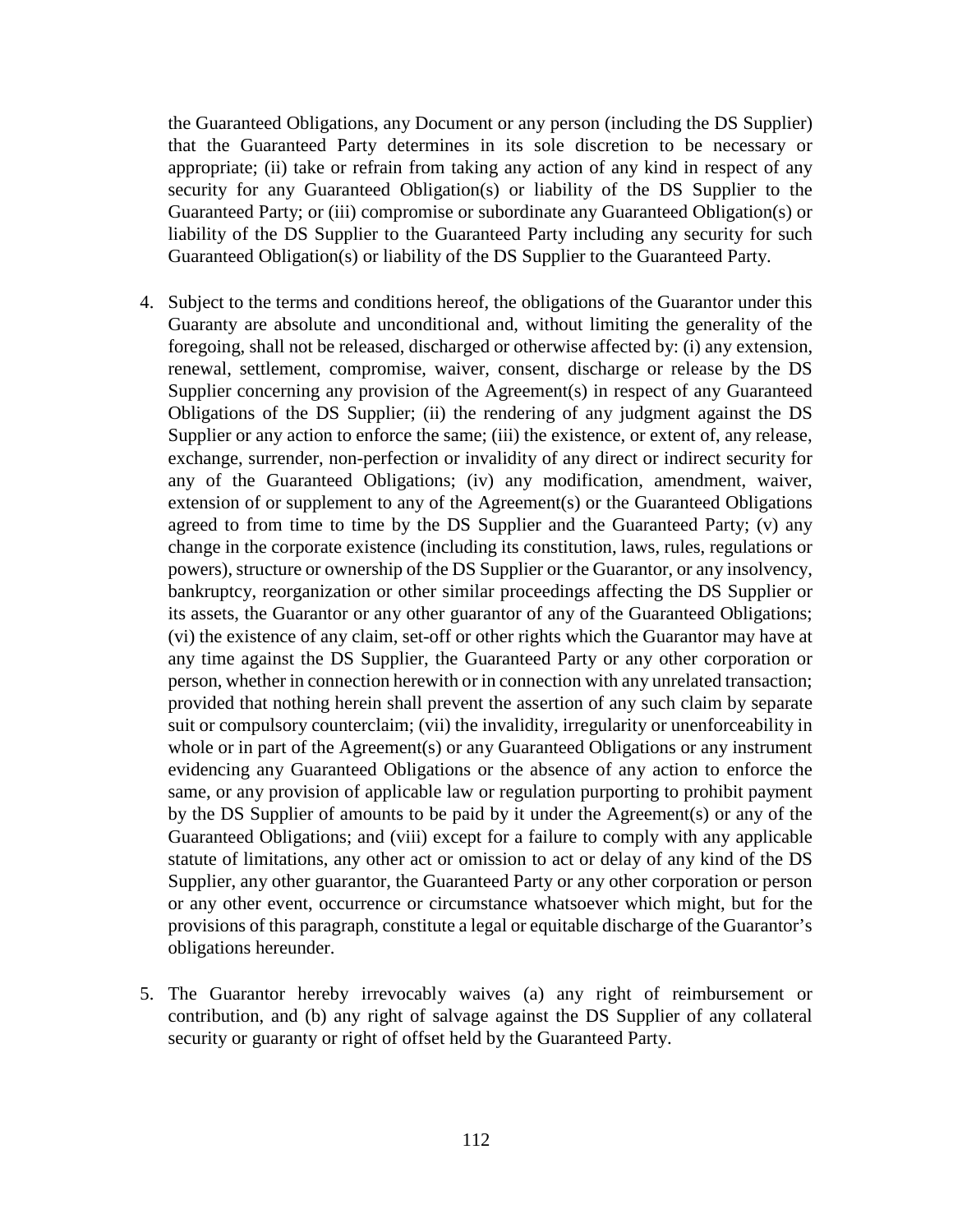- 6. The Guarantor will not exercise any rights, which it may acquire by way of subrogation until all Guaranteed Obligations to the Guaranteed Party pursuant to the Agreement(s) have been paid in full.
- 7. Subject to the terms and conditions hereof, this Guaranty is a continuing one and all liabilities to which it applies or may apply under the terms hereof shall be conclusively presumed to have been created in reliance hereon. Except for a failure to comply with any applicable statute of limitations, no failure or delay on the part of the Guaranteed Party in exercising any right, power or privilege hereunder, and no course of dealing between the Guarantor and the Guaranteed Party, shall operate as a waiver thereof; nor shall any single or partial exercise of any right, power or privilege hereunder preclude any other or further exercise thereof or the exercise of any other right, power or privilege. The rights, powers and remedies herein expressly provided are cumulative and not exclusive of any rights, powers or remedies, which the Guaranteed Party would otherwise have. No notice to or demand on the Guarantor in any case shall entitle the Guarantor to any other or further notice of demand in similar or other circumstances or constitute a waiver of the rights of the Guaranteed Party to any other or further action in any circumstances without notice or demand.
- 8. This Guaranty shall be binding upon the Guarantor and upon its successors and assigns and shall inure to the benefit of and be enforceable by the Guaranteed Party and its successors and assigns; provided, however, that the Guarantor may not assign or transfer any of its rights or obligations hereunder without the prior written consent of the Guaranteed Party. The assignment rights of the Guaranteed Party will be in accordance with the terms of the underlying Agreement(s).
- 9. Neither this Guaranty nor any provision hereof may be changed, waived, discharged or terminated except upon written agreement of the Guaranteed Party and the Guarantor.
- 10. The Guarantor agrees that its liability as guarantor shall continue and remain in full force and effect in the event that all or any part of any payment made hereunder or any obligation or liability guaranteed hereunder is recovered (as a fraudulent conveyance, preference or otherwise) rescinded or must otherwise be reinstated or returned due to bankruptcy or insolvency laws or otherwise.
- 11. All notices and other communications hereunder shall be made at the addresses by hand delivery, by the next day delivery service effective upon receipt or by certified mail return receipt requested (effective upon scheduled weekday delivery day) or telefacsimile (effective upon receipt of evidence, including telefacsimile evidence, that telefacsimile was received).

If to the Guarantor: [Insert Guarantor]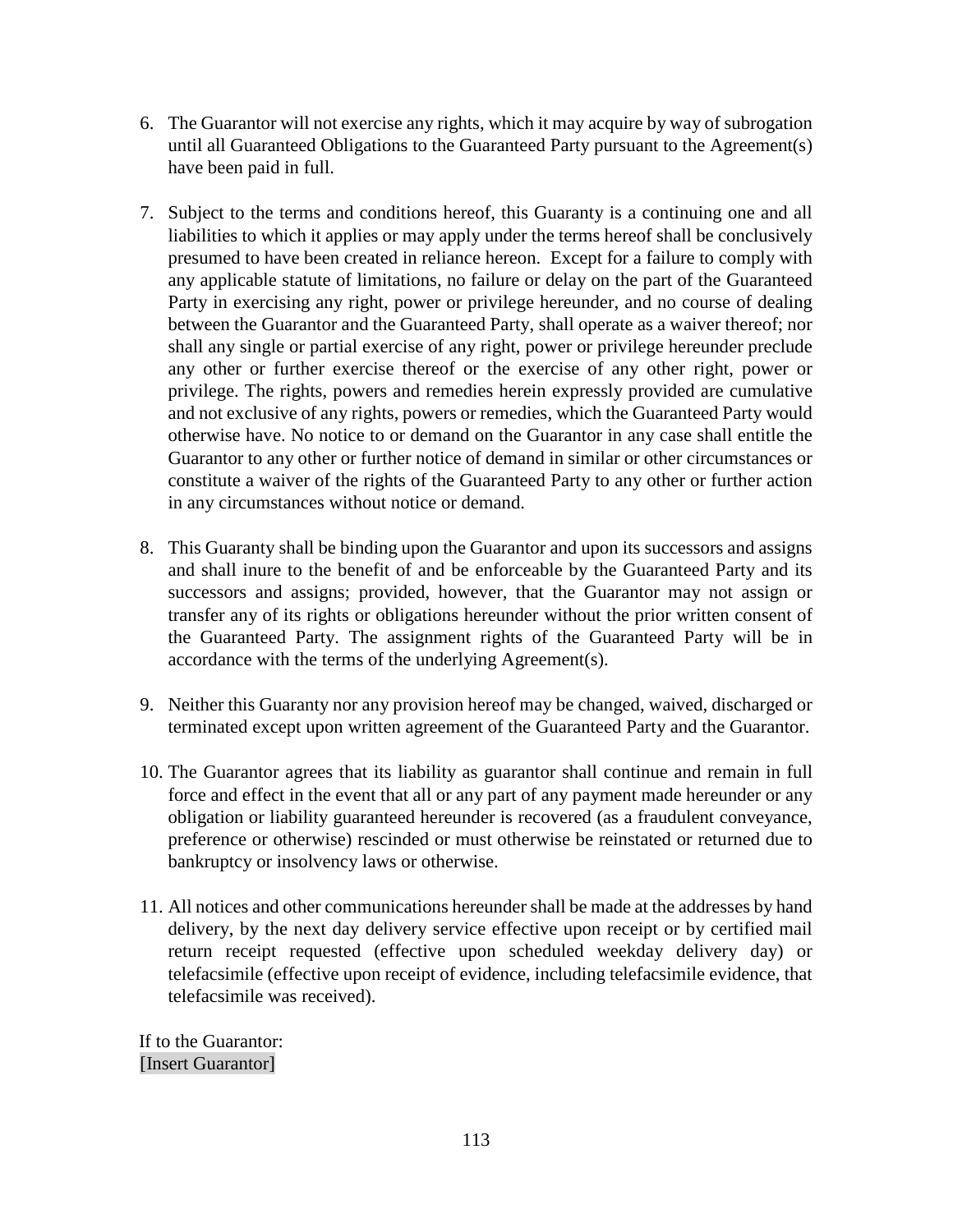If to the Guaranteed Party: [Insert Guaranteed Party]

- 12. If claim is ever made upon the Guaranteed Party for repayment or recovery of any amount or amounts received in payment or on account of any of the Guaranteed Obligations and the Guaranteed Party repays all or part of such amount by reason of (a) any judgment, decree or order of any court or administrative body having jurisdiction over such payee or any of its property, or (b) any settlement or compromise of any such claim effected by such payee with any such claimant (including the Guarantor), then and in such event the Guarantor agrees that any such judgment, decree, order, settlement or compromise shall be binding upon it, notwithstanding any revocation hereof or the cancellation of the Agreement(s) or other instrument evidencing any liability of the Guarantor, and the Guarantor shall be and remain liable to the Guaranteed Party hereunder for the amount so repaid or recovered to the same extent as if such amount had never originally been received by any such payee.
- 13. The Guarantor hereby certifies that it satisfies the Minimum Rating as defined in the Agreement(s).
- 14. This Guaranty shall remain in full force and effect until all Guaranteed Obligations have been fully and finally performed, at which point it will expire. The Guarantor may terminate this Guaranty upon thirty (30) days prior written notice to the Guaranteed Party which termination shall be effective only upon receipt by the Guaranteed Party of alternative means of security or credit support, as specified in the Agreement(s) and in a form reasonably acceptable to the Guaranteed Party. Upon the effectiveness of any such expiration or termination, the Guarantor shall have no further liability under this Guaranty, except with respect to the Guaranteed Obligations entered into prior to the time the expiration or termination is effective, which Guaranteed Obligations shall remain guaranteed pursuant to the terms of this Guaranty until finally and fully performed.
- 15. The Guarantor represents and warrants that: (i) it is duly organized and validly existing under the laws of the jurisdiction in which it was organized and has the power and authority to execute, deliver, and perform this Guaranty; (ii) no authorization, approval, consent or order of, or registration or filing with, any court or other governmental body having jurisdiction over the Guarantor is required on the part of the Guarantor for the execution, delivery and performance of this Guaranty except for those already made or obtained; (iii) this Guaranty constitutes a valid and legally binding agreement of the Guarantor, and is enforceable against the Guarantor, except as the enforceability of this Guaranty may be limited by the effect of any applicable bankruptcy, insolvency, reorganization, moratorium or similar laws affecting creditor's rights generally and by general principles of equity; and (iv) the execution, delivery and performance of this